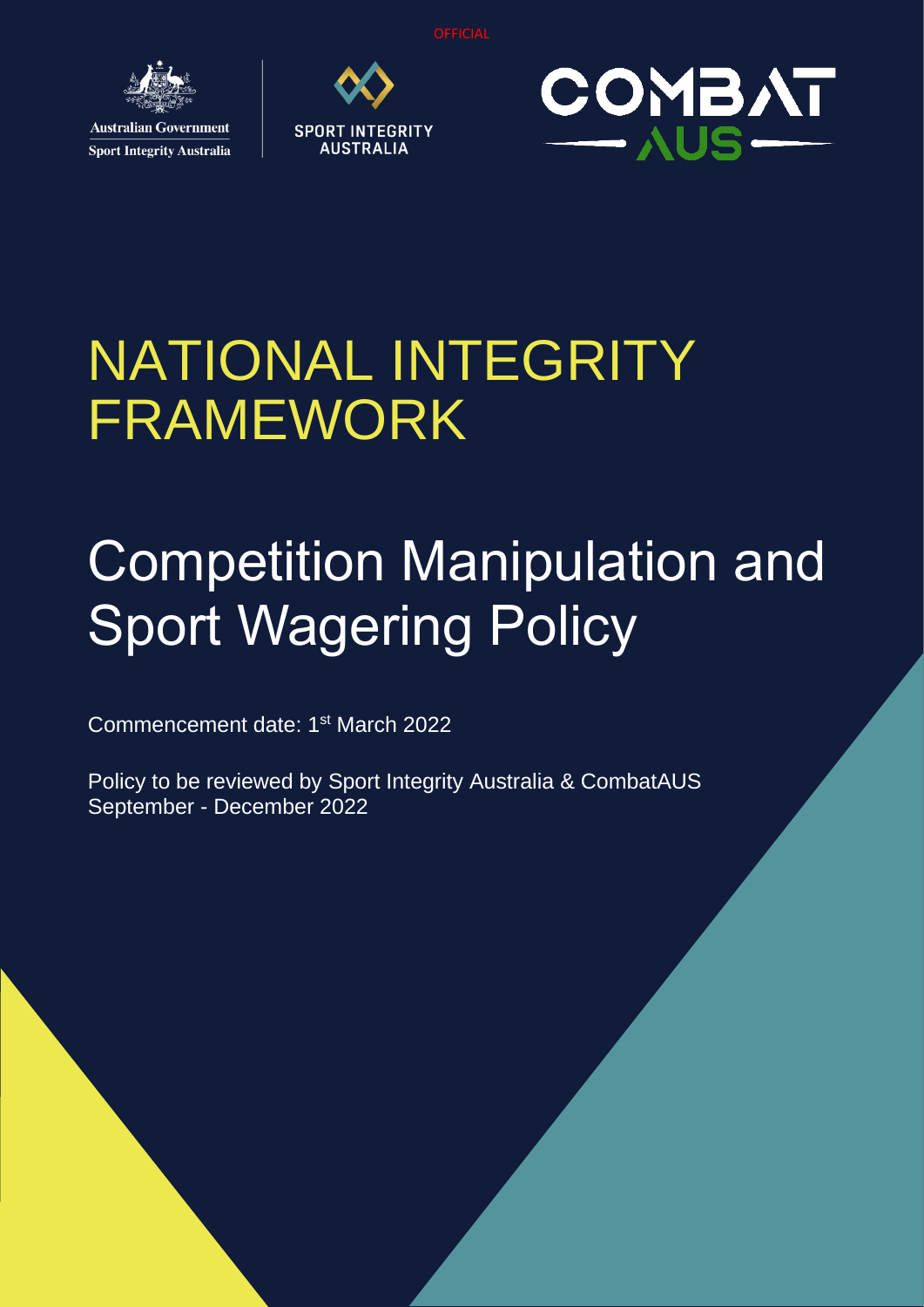# OFFICIAL

# **TABLE OF CONTENTS**

| 1.  | <b>Definitions</b>                                  | 1              |
|-----|-----------------------------------------------------|----------------|
| 2.  | <b>Jurisdiction</b>                                 | 1              |
| 3.  | <b>Prohibited Conduct</b>                           | 1              |
| 3.1 | <b>Prohibited Conduct</b>                           | 1              |
| 4.  | <b>Obligations</b>                                  | $\mathbf{2}$   |
| 4.1 | Reporting                                           | $\overline{2}$ |
| 4.2 | Information sharing                                 | 3              |
| 4.3 | Monitoring by Wagering Service Providers            | 3              |
| 4.4 | Sponsorship within CombatAUS                        | $\sqrt{3}$     |
| 5.  | <b>Complaints, Disputes &amp; Discipline Policy</b> | 4              |
| 6.  | <b>National Integrity Framework</b>                 | 4              |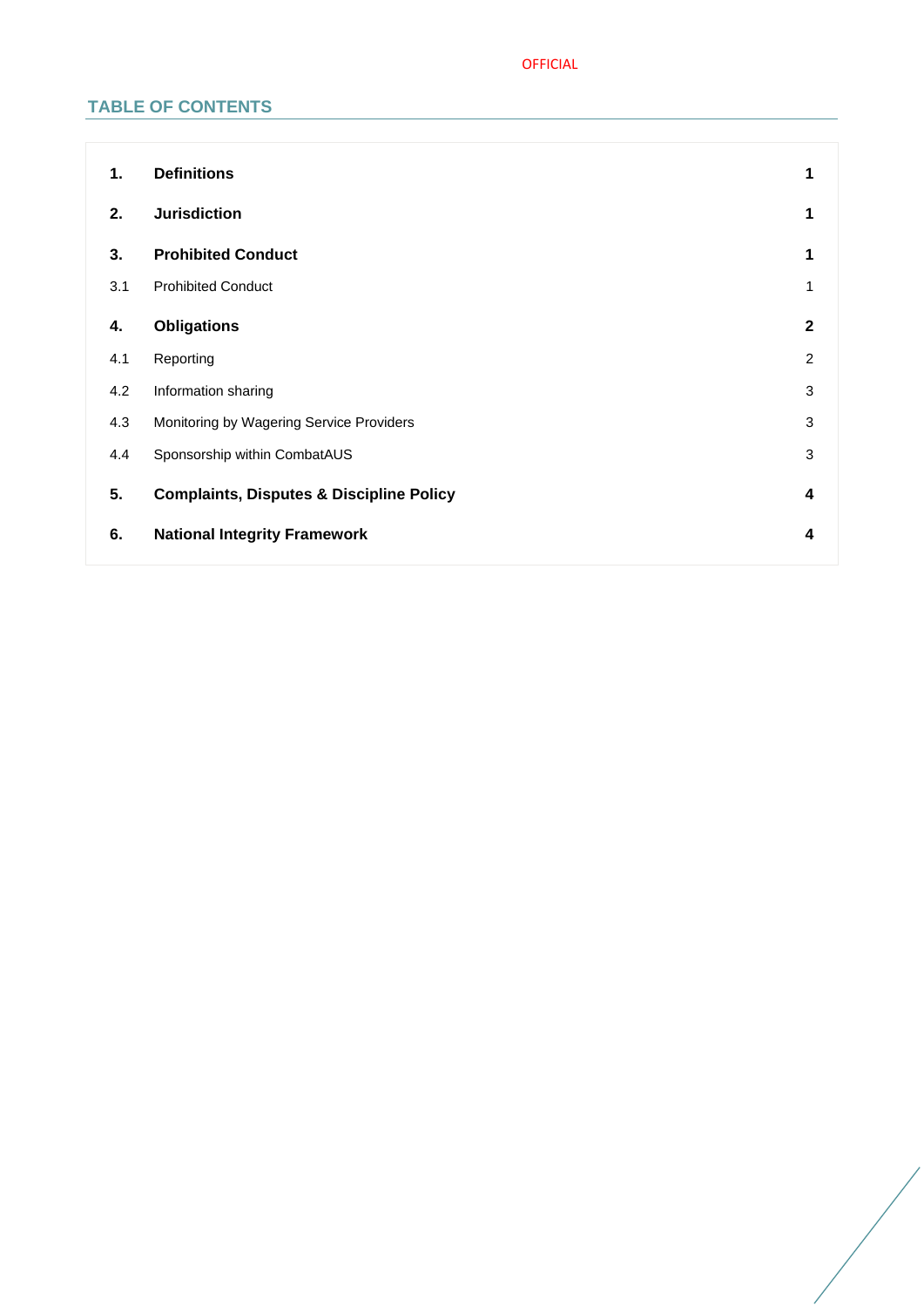# **SUMMARY**

The manipulation of sporting competitions and related activities undermines the integrity of sport.

Manipulating sporting competitions can be a crime and punishable by law.

This Policy prescribes prohibited conduct which constitutes a breach, as well as offences which must be reported to CombatAUS.

Through this Policy, CombatAUS aims to ensure that its core values, good reputation and positive behaviours and attitudes are maintained.

# <span id="page-2-0"></span>**1. Definitions**

Defined terms not otherwise defined in this Policy have the meaning given to them in the National Integrity Framework. In this Policy the following words have the corresponding meaning:

**Benefit** means any advantage and is not limited to property.

**Inside Information** means any information connected to the conduct, management or organisation of a sporting event that is not generally available and if it were generally available, the information, would, or would be likely to, influence a person's decision to bet on the sporting event or in making any other betting decision.

**Policy** means this Competition Manipulation and Sport Wagering Policy.

**Prohibited Conduct** means conduct proscribed by clause [3](#page-2-2) of this Policy.

**Wagering Service Provider** means any company or other undertaking that promotes, brokers, arranges or conducts any form of wagering activity in relation to CombatAUS Activities in Australia.

#### <span id="page-2-1"></span>**2. Jurisdiction**

This Policy applies to:

- (a) **Relevant Persons**; and
- (b) **Relevant Organisations**.

# <span id="page-2-2"></span>**3. Prohibited Conduct**

## <span id="page-2-3"></span>**3.1 Prohibited Conduct**

 $\overline{\phantom{a}}$ 

A Relevant Person commits a breach of this Policy when they, either alone or in conjunction with another or others, engage in any of the following conduct:

- (a) participate (whether by act or omission) in improperly altering the result or the course of an Activity in order to remove all or part of the unpredictable nature of the Activity to obtain a Benefit for themselves or others by:
	- (i) the direct, pre-meditated or planned interference with the natural course of an Activity or element of an Activity<sup>1</sup>;

<sup>1</sup> Examples may include, but not limited to, intentionally conceding points, pre-arranging the outcome of a competition, deliberate underperformance (also known as 'tanking') in any manner (through selections or not playing to a person's merits), influencing athlete selections and strategy, or intentional unfair or incorrect officiating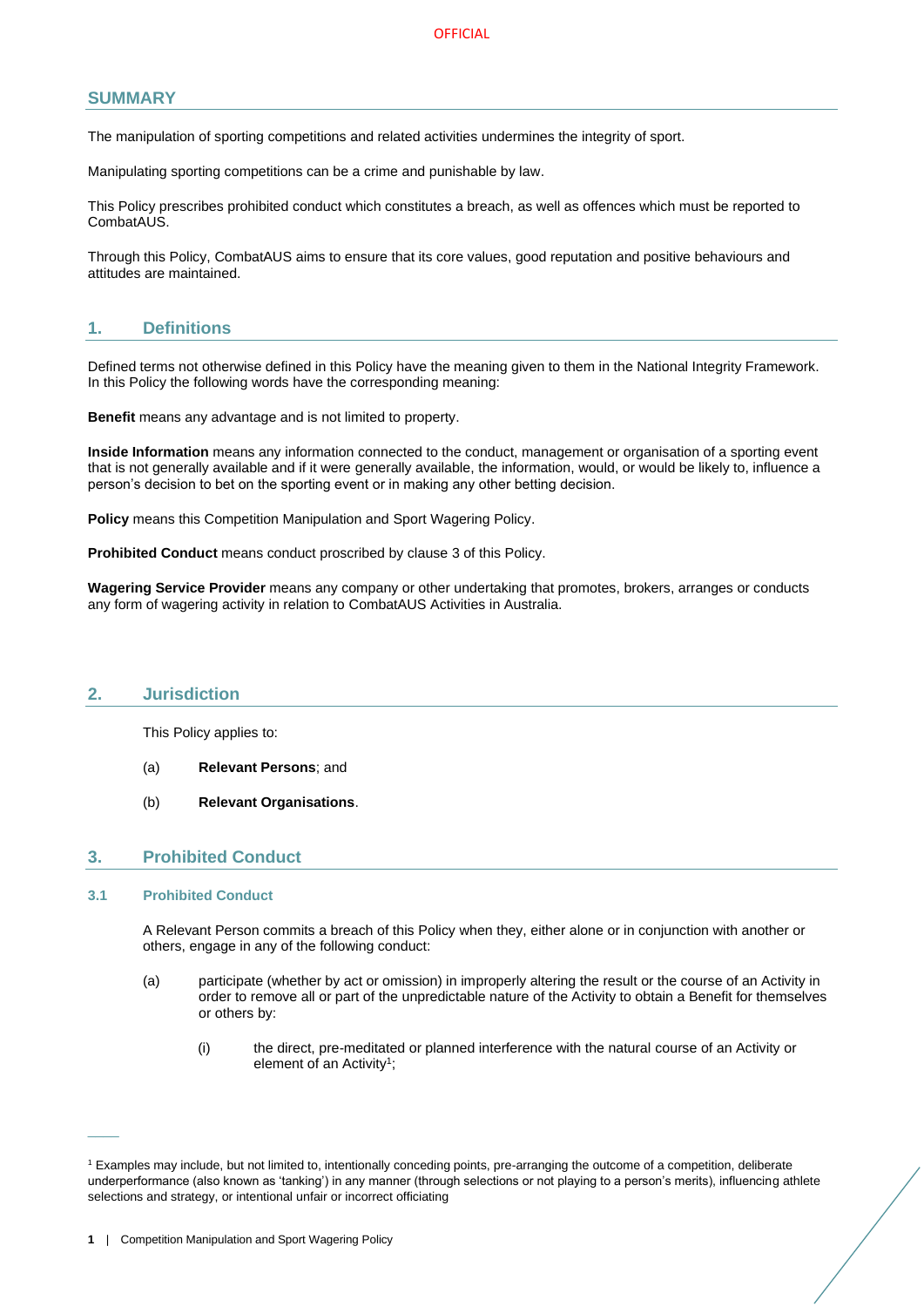- (ii) providing modified or false information related to an athlete's identity or personal information;
- (iii) intentionally modifying playing surfaces, equipment or athlete's physiology to improperly influence the natural course of the event<sup>2</sup>; or
- (iv) providing or receiving any Benefit that might reasonably be expected to bring the Relevant Person, or CombatAUS into disrepute;
- (b) bet, or enter into any other form of financial speculation on any Activity, or on any incident or occurrence in an Activity, connected with CombatAUS, whether or not they are participating in the Activity. For the avoidance of doubt:
	- (i) any bets placed by a betting syndicate or group, such as a 'punter's club', of which the Relevant Person is a member;
	- (ii) an interest in any bet, including having someone else place a bet on their behalf; or
	- (iii) allowing another person to place a bet using a Relevant Person's account,

shall be treated as if the bet was placed by the Relevant Person as an individual;

- (c) facilitate or assist with the making of a bet on any Activity or part of any Activity including communicating in any way, such as by using a mobile phone, computer or other electronic or other device, information that might give another person an unfair advantage if they were to engage in betting related to that information, other than as required as part of their official duties;
- (d) disclose Inside Information, other than as required as part of their official duties;
- (e) accept a Benefit to incite, cause or contribute to any breach of this Policy;
- (f) facilitate, assist, aid, abet, encourage, induce, cover-up or be complicit in any Prohibited Conduct;
- (g) attempt to engage in any conduct which would be Prohibited Conduct if successful; or
- (h) fail to promptly report to the CombatAUS National Integrity Manager any of the matters listed in clause [4.1](#page-3-1)[\(a\)](#page-3-2) an[d \(b\).](#page-4-3)

#### <span id="page-3-0"></span>**4. Obligations**

#### <span id="page-3-2"></span><span id="page-3-1"></span>**4.1 Reporting**

 $\overline{\phantom{a}}$ 

- (a) A Relevant Person must, where permitted by law, promptly notify the CombatAUS National Integrity Manager if he or she:
	- (i) is interviewed as a suspect, charged, or arrested by a law enforcement body in respect of conduct that falls with the definition of Prohibited Conduct;
	- (ii) has been approached by another person to engage in Prohibited Conduct;
	- (iii) knows or reasonably suspects that another person has engaged in Prohibited Conduct, or has been approached to engage in Prohibited Conduct; or
	- (iv) has received or is aware or reasonably suspects that another person has received, actual or implied threats of any nature in relation to any past or proposed Prohibited Conduct.

<sup>&</sup>lt;sup>2</sup> For the avoidance of doubt, this does not include any matters dealt with under other relevant policies relating to anti-doping, eligibility, gender identity or selection criteria.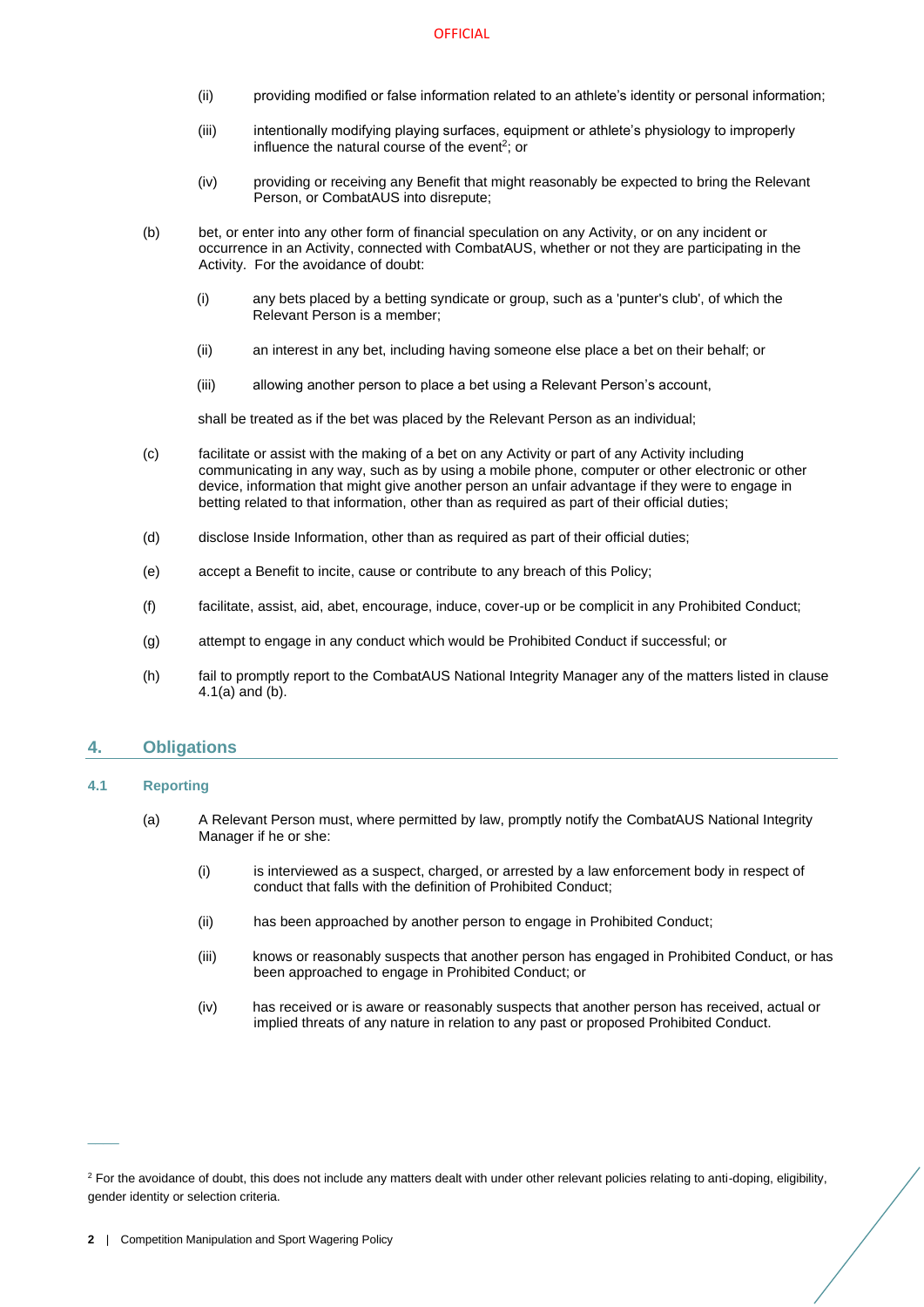- <span id="page-4-3"></span>(b) A Relevant Person has a continuing obligation to report any new knowledge or suspicion regarding any Prohibited Conduct under this Policy, even if the Relevant Person's prior knowledge or suspicion has already been reported.
- (c) Notification by a Relevant Person under this clause [4.1](#page-3-1) may be made verbally or in writing by the Relevant Person and may be made anonymously if there is a genuine concern of reprisal. A Relevant Person who makes a report anonymously is responsible for keeping a record that will allow them to confirm that they have met their obligations under clause [4.1](#page-3-1)[\(a\).](#page-3-2)
- (d) CombatAUS and Relevant Persons should be aware of relevant Commonwealth, State and Territory legal requirements to report criminal activity in relation to the manipulation of sporting competitions (match-fixing) and Inside Information.

#### <span id="page-4-0"></span>**4.2 Information sharing**

- (a) CombatAUS and Sport Integrity Australia may share information (including Personal Information as defined in the *Privacy Act 1988* (Cth)) at any time relating to Relevant Persons or Relevant Organisations with Wagering Service Providers, law enforcement agencies, government agencies or other sporting organisations to prevent, identify and investigate alleged Prohibited Conduct.
- (b) CombatAUS must share the following information with Sport Integrity Australia:
	- (i) Any notification received from a Relevant Person under claus[e 4.1;](#page-3-1) and
	- (ii) Any information received from Wagering Service Providers under claus[e 4.3.](#page-4-1)
- (c) In sharing information, CombatAUS will remain bound by the legal obligations contained in the *Privacy Act 1988* (Cth) and CombatAUS Privacy Policy.

#### <span id="page-4-1"></span>**4.3 Monitoring by Wagering Service Providers**

- (a) Relevant Persons must disclose information to CombatAUS and Sport Integrity Australia regarding all of their commercial agreements, interests, and connections with Wagering Service Providers. For the avoidance of doubt, this does not include the disclosure of accounts that Relevant Persons may hold with Wagering Service Providers.
- (b) CombatAUS will work with Wagering Service Providers to ensure the ongoing integrity of Activities under the auspices of CombatAUS.
- (c) CombatAUS or Sport Integrity Australia may request Wagering Service Providers to monitor and conduct regular audits of their databases and records to monitor the incidents of suspicious betting transactions (including single or multiple betting transactions or market fluctuations) that may indicate or tend to indicate that Relevant Persons have engaged in Prohibited Conduct under this Policy.
- (d) To enable the Wagering Service Provider to conduct such audits, CombatAUS may, from time to time and subject to any terms and conditions imposed by CombatAUS (including in relation to confidentiality and privacy), provide to Wagering Service Providers details of Relevant Persons who are precluded by this Policy from engaging in Prohibited Conduct.
- (e) Wagering Service Providers may provide CombatAUS with regular written reports on incidents of suspicious betting transactions (including single or multiple betting transactions or market fluctuations) that may indicate or tend to indicate that Relevant Persons have engaged in Prohibited Conduct.
- (f) All requests for information or provision of information by Sport Integrity Australia, CombatAUS or a Wagering Service Provider shall be kept strictly confidential and shall not be divulged to any third party or otherwise made use of, except where required by law or by this Policy, is permitted by CombatAUS or Wagering Service Provider, or where information is already in the public domain other than because of a breach of this Policy.

## <span id="page-4-2"></span>**4.4 Sponsorship within CombatAUS**

(a) CombatAUS may enter into a commercial arrangement with a Wagering Service Provider from time to time, subject to any applicable legislative requirements.